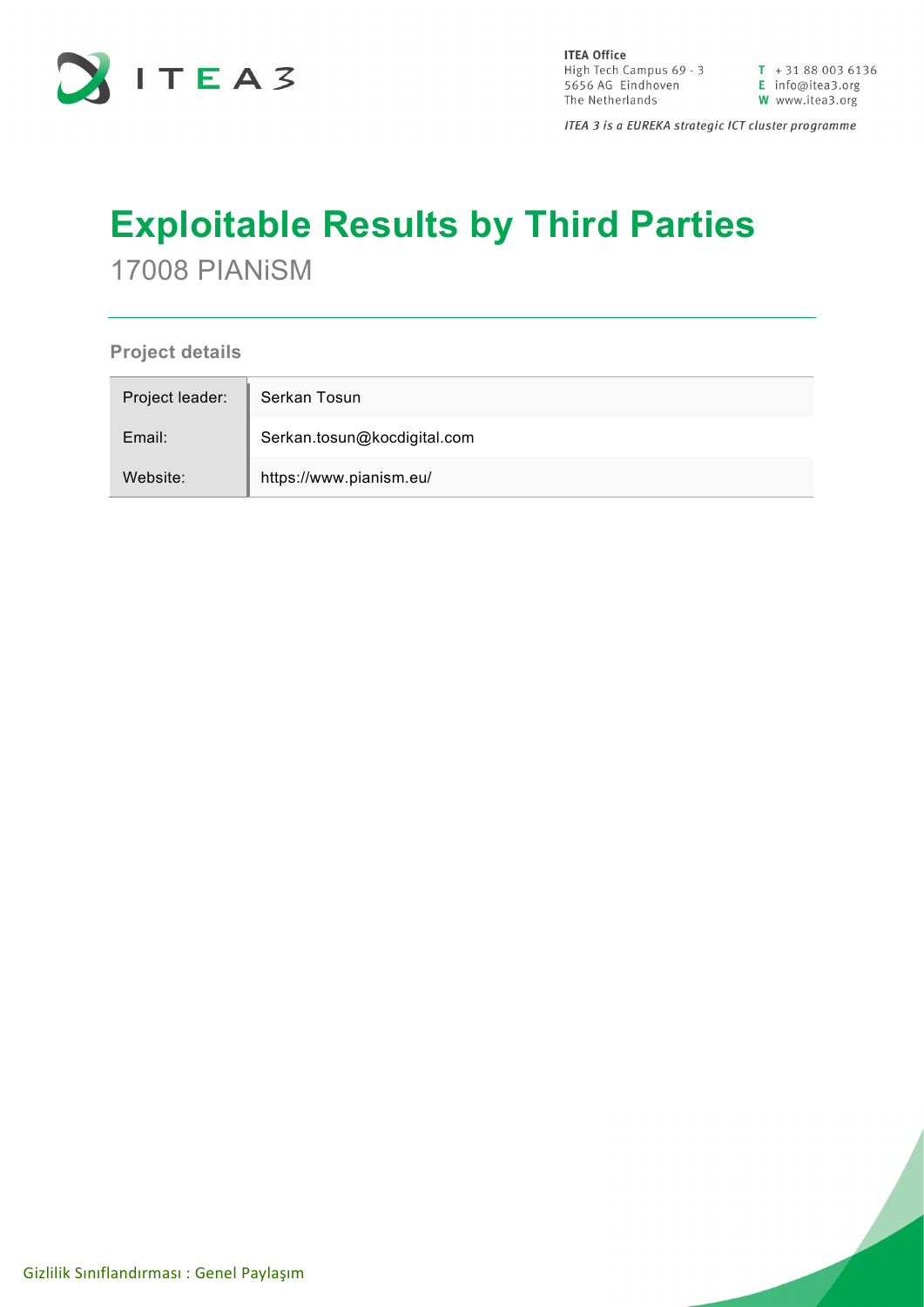

Exploitable Results by Third Parties 17008 PIANiSM

| Name: PdM Module                                                                                                                        |                                                                                                                                                                                                                                                                  |                                                                                                                                                                                                                                                                                                                                                                                                                                                                                                                                                              |  |
|-----------------------------------------------------------------------------------------------------------------------------------------|------------------------------------------------------------------------------------------------------------------------------------------------------------------------------------------------------------------------------------------------------------------|--------------------------------------------------------------------------------------------------------------------------------------------------------------------------------------------------------------------------------------------------------------------------------------------------------------------------------------------------------------------------------------------------------------------------------------------------------------------------------------------------------------------------------------------------------------|--|
| $Input(s)$ :                                                                                                                            | Main feature(s)                                                                                                                                                                                                                                                  | Output(s):                                                                                                                                                                                                                                                                                                                                                                                                                                                                                                                                                   |  |
| Data involving<br>diagnostic and<br>performance data,<br>maintenance<br>histories, failure<br>data, operator<br>logs and design<br>data | Anomaly detection<br>٠<br>remaining useful lifetime<br>estimation<br>probability of failure of a<br>machine/component                                                                                                                                            | Robust failure and anomaly<br>detection to prevent failures<br>and unplanned downtime in<br>multi-industry domains.<br>A rich set of ML models<br>٠<br>- such as LSTM<br>Networks, Variational<br>Autoencoders, Isolation<br>Forests, Deep<br><b>Convolutional Networks</b><br>etc. to predict failures<br>and anomalies.<br>An ML service API that<br>٠<br>allows the users to<br>start/stop various ML<br>processes based on<br>their current<br>requirements.<br>An AutoML interface to<br>٠<br>make the users<br>understand and observe<br>the dynamics. |  |
| <b>Unique Selling</b><br>٠<br>Proposition(s):                                                                                           | Reduction in Breakdown events<br>Reduction in Downtime hours<br><b>Reduction in Maintenance Costs</b><br><b>Failure Prediction</b><br>Better inventory management<br>Predictable product quality<br>Overall equipment effectiveness<br>Faster delivery to market |                                                                                                                                                                                                                                                                                                                                                                                                                                                                                                                                                              |  |
| Integration<br>٠<br>constraint(s):                                                                                                      | Manufacturing companies may not have enough data.<br>Even if they have data, they may not have accompanying<br>failure or anomaly data.<br>Manufacturing companies may not have enough skill set in Al<br>and ML.                                                |                                                                                                                                                                                                                                                                                                                                                                                                                                                                                                                                                              |  |
| Intended user(s):<br>٠                                                                                                                  | Manufacturers with different levels of need                                                                                                                                                                                                                      |                                                                                                                                                                                                                                                                                                                                                                                                                                                                                                                                                              |  |
| Provider:<br>٠                                                                                                                          | Erste Software Limited                                                                                                                                                                                                                                           |                                                                                                                                                                                                                                                                                                                                                                                                                                                                                                                                                              |  |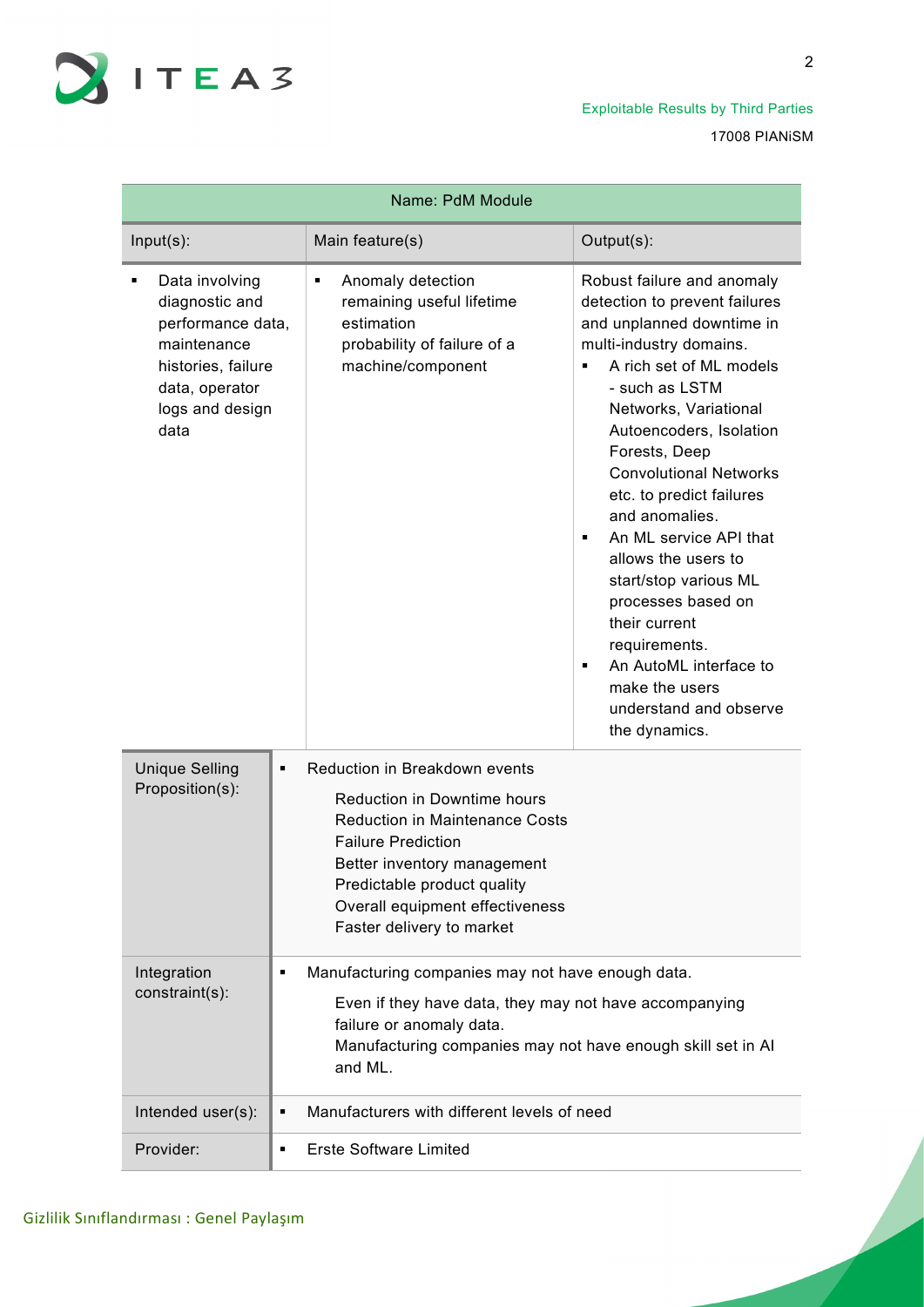

Exploitable Results by Third Parties 17008 PIANiSM

| Contact point:             | Şebnem Köken - sebnem@erstesoftware.com |  |
|----------------------------|-----------------------------------------|--|
| Condition(s) for<br>reuse: | Licensing                               |  |
|                            | Latest update: 02.06.2022               |  |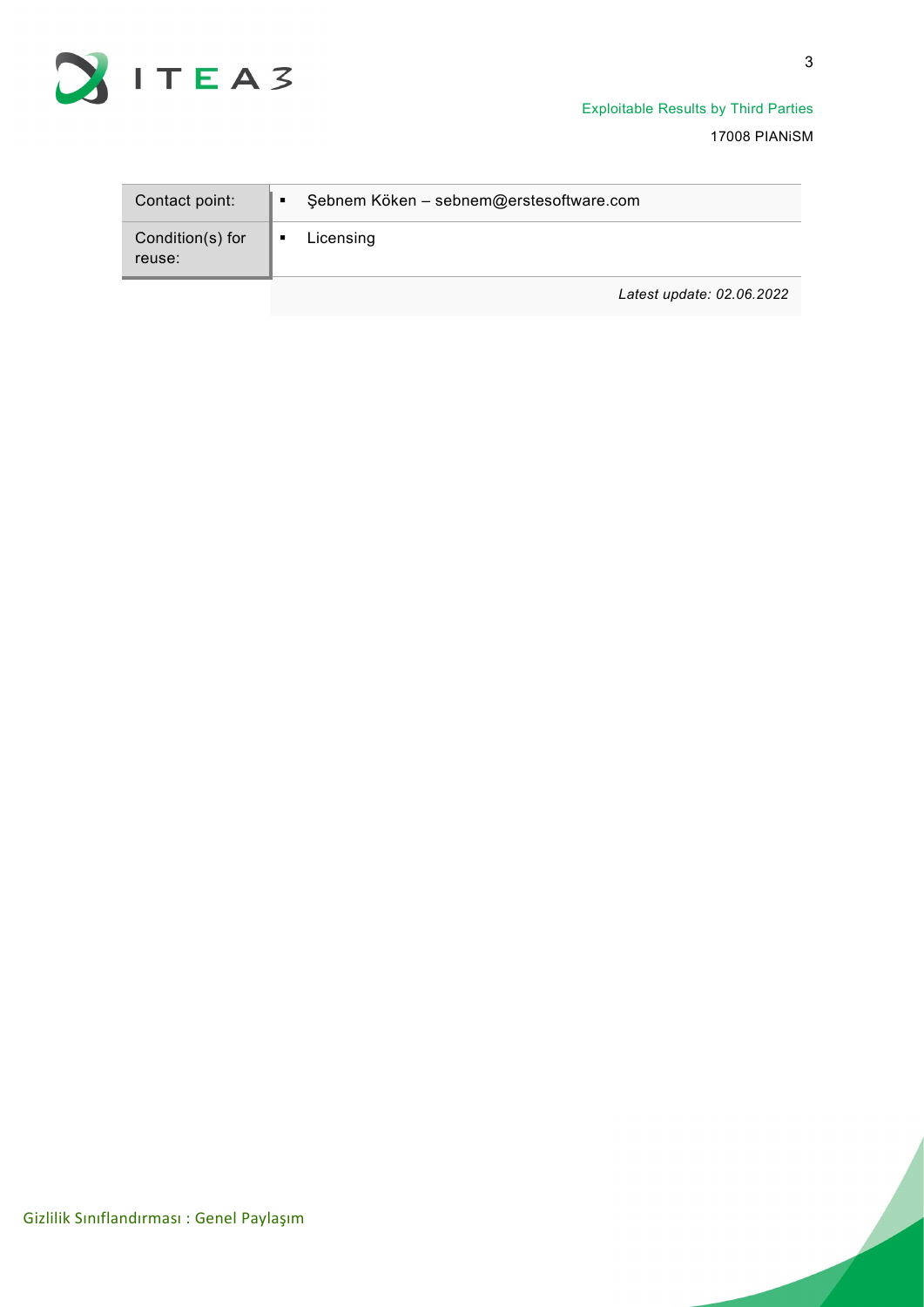

17008 PIANiSM

| Name: Advance Operator's Network Monitoring System  |                                                                                                                                                                                                                                                                                                                                                                                                                                                                                                                                                                                 |  |
|-----------------------------------------------------|---------------------------------------------------------------------------------------------------------------------------------------------------------------------------------------------------------------------------------------------------------------------------------------------------------------------------------------------------------------------------------------------------------------------------------------------------------------------------------------------------------------------------------------------------------------------------------|--|
| $Input(s)$ :                                        | Output(s):<br>Main feature(s)                                                                                                                                                                                                                                                                                                                                                                                                                                                                                                                                                   |  |
| <b>Traffic Data</b><br><b>Network</b><br>topography | Network status and evolution<br>Network Status and<br>$\blacksquare$<br>$\blacksquare$<br><b>Evolution Visualization</b><br>monitoring<br>Identification of real<br>Flexibility to support different<br>$\blacksquare$<br>$\blacksquare$<br>networks configurations and<br>data vs healing<br>updates<br>Links load Comparison<br>$\blacksquare$<br><b>Network Traffic</b><br><b>Maintenance Decision Support</b><br>٠<br>٠<br>Prediction<br>System<br>Data healing and warning<br>$\blacksquare$<br>identification support<br><b>Traffic Data Prediction</b><br>$\blacksquare$ |  |
| <b>Unique Selling</b><br>Proposition(s):            | <b>Reduction in Service Maintenance Costs</b><br>$\blacksquare$<br><b>Reduction in Service Downtime hours</b><br>$\blacksquare$<br>Flexibility to support different network scenarios<br>$\blacksquare$<br>Customizable Interface<br>$\blacksquare$                                                                                                                                                                                                                                                                                                                             |  |
| Integration<br>constraint(s):                       | Data feeding:<br>٠<br>Traffic in hourly basis (including historical registers)<br>٠<br>Network topography<br>٠                                                                                                                                                                                                                                                                                                                                                                                                                                                                  |  |
| Intended user(s):                                   | Telecommunication Operators Managers and Maintenance Teams<br>٠                                                                                                                                                                                                                                                                                                                                                                                                                                                                                                                 |  |
| Provider:                                           | <b>Experis Manpowergroup</b><br>$\blacksquare$                                                                                                                                                                                                                                                                                                                                                                                                                                                                                                                                  |  |
| Contact point:                                      | rdnotif@experis.es<br>$\blacksquare$                                                                                                                                                                                                                                                                                                                                                                                                                                                                                                                                            |  |
| Condition(s) for<br>reuse:                          | Licensing<br>$\blacksquare$                                                                                                                                                                                                                                                                                                                                                                                                                                                                                                                                                     |  |

*Latest update: 16.06.2022*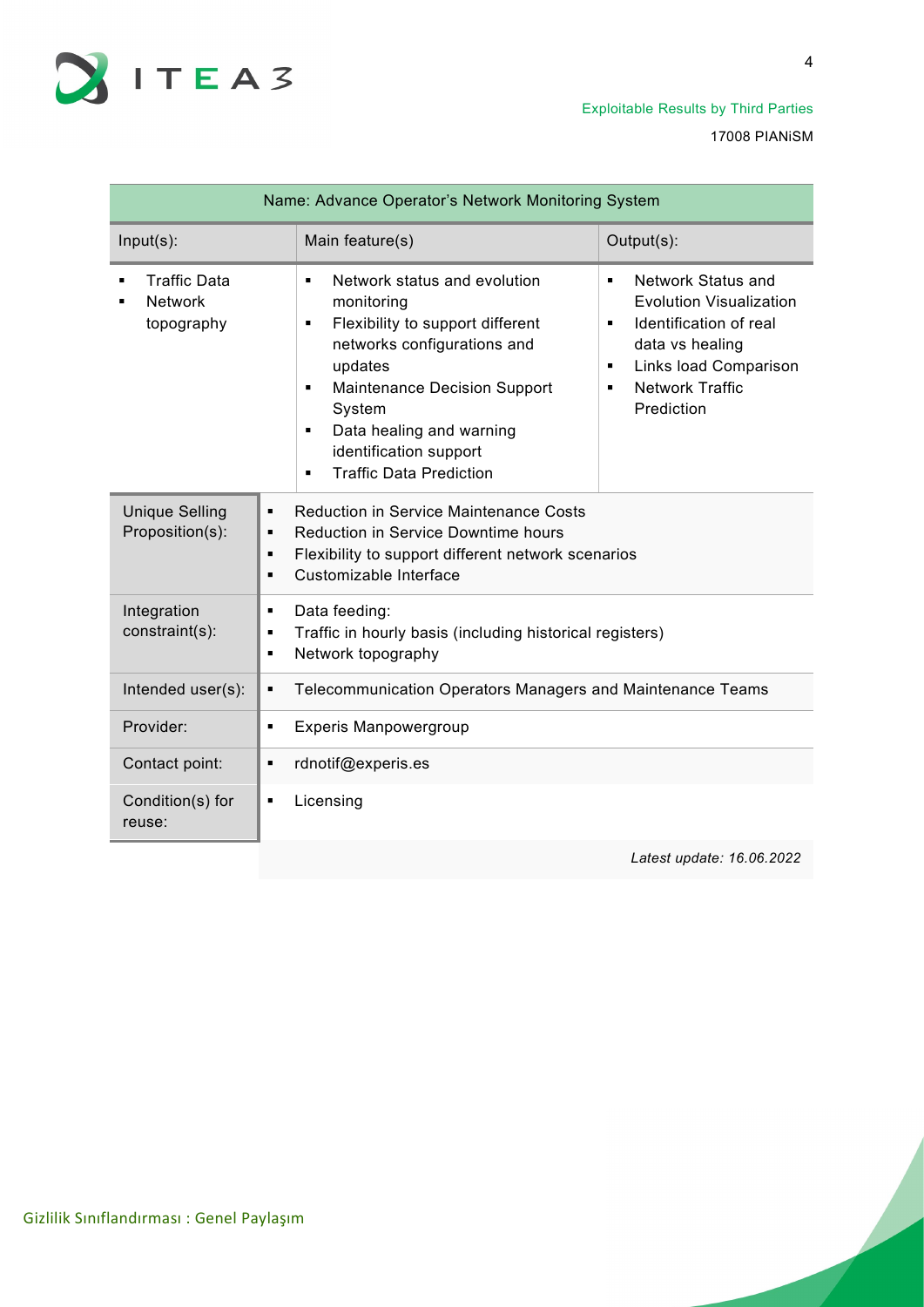

5

| Name: Platform 360 Big Data Platform                                                                     |                                                                                                                                                                                                                                                                                                                                                                                                                                                                                                                                                                                                                                                                                                                           |                                                                                                                                                                              |  |
|----------------------------------------------------------------------------------------------------------|---------------------------------------------------------------------------------------------------------------------------------------------------------------------------------------------------------------------------------------------------------------------------------------------------------------------------------------------------------------------------------------------------------------------------------------------------------------------------------------------------------------------------------------------------------------------------------------------------------------------------------------------------------------------------------------------------------------------------|------------------------------------------------------------------------------------------------------------------------------------------------------------------------------|--|
| $Input(s)$ :                                                                                             | Main feature(s)                                                                                                                                                                                                                                                                                                                                                                                                                                                                                                                                                                                                                                                                                                           | Output(s):                                                                                                                                                                   |  |
| Sensor detail<br>information<br>Server information<br>٠<br>State analysis<br>٠<br>Machine<br>information | <b>Asset Management</b><br>٠<br><b>Organization Management</b><br>٠<br><b>Group Management</b><br>٠<br><b>Location Management</b><br>٠<br>Data Acquisition<br>٠<br>Subscription / Notification<br>٠<br>Rule Management<br>٠<br>User & Role Management<br>٠<br><b>Tenant Management</b><br>٠<br><b>Customizable Actions</b><br>٠                                                                                                                                                                                                                                                                                                                                                                                           | Data Monitoring<br>٠<br><b>Dashboard Widgets</b><br>٠<br>Alarm Reports<br>٠<br><b>Bottleneck Report</b><br>٠<br>Cycle Time Report<br>٠<br>Jobs Per Hour (JPH)<br>٠<br>Report |  |
| <b>Unique Selling</b><br>Proposition(s):                                                                 | One data Platform<br>٠<br>Standardized (MQTT, One M2M etc.) and open-source (Cassandra,<br>٠<br>Redis, Elastic Search, Rabbit MQ, TimeScaleDB.) technologies<br>Cloud, On prem or Hibrit server possibilities<br>٠<br>Different protocol communication with Gateways (OPC UA)<br>٠<br>Quick market adaptation<br>٠<br><b>Adding Customer Value</b><br>٠<br>Different industry verticals<br>٠<br>3rd party communication & integration with SDKs and APIs<br>٠<br>Scalable, extensible, robust infrastructure<br>٠<br>No 3 <sup>rd</sup> party license requirement<br>٠<br>Support different network technologies<br>٠<br>Cross domain integration<br>٠<br>Easy industry 4.0 transformation & Digital twin capability<br>٠ |                                                                                                                                                                              |  |
| Integration<br>constraint(s):                                                                            | Infrastructure & Network problems<br>٠<br>Older machines do not support to give data<br>٠<br>٠                                                                                                                                                                                                                                                                                                                                                                                                                                                                                                                                                                                                                            |                                                                                                                                                                              |  |
| Intended user(s):                                                                                        | Manufacturing companies<br>٠<br>Mining companies<br>٠                                                                                                                                                                                                                                                                                                                                                                                                                                                                                                                                                                                                                                                                     |                                                                                                                                                                              |  |
| Provider:                                                                                                | KocSistem or KocDigital<br>٠                                                                                                                                                                                                                                                                                                                                                                                                                                                                                                                                                                                                                                                                                              |                                                                                                                                                                              |  |
| Contact point:                                                                                           | Serkan Tosun - serkan.tosun@kocdigital.com<br>٠                                                                                                                                                                                                                                                                                                                                                                                                                                                                                                                                                                                                                                                                           |                                                                                                                                                                              |  |
| Condition(s) for<br>reuse:                                                                               | <b>Commercial Licensing</b><br>٠                                                                                                                                                                                                                                                                                                                                                                                                                                                                                                                                                                                                                                                                                          |                                                                                                                                                                              |  |

*Latest update: 02.06.2022*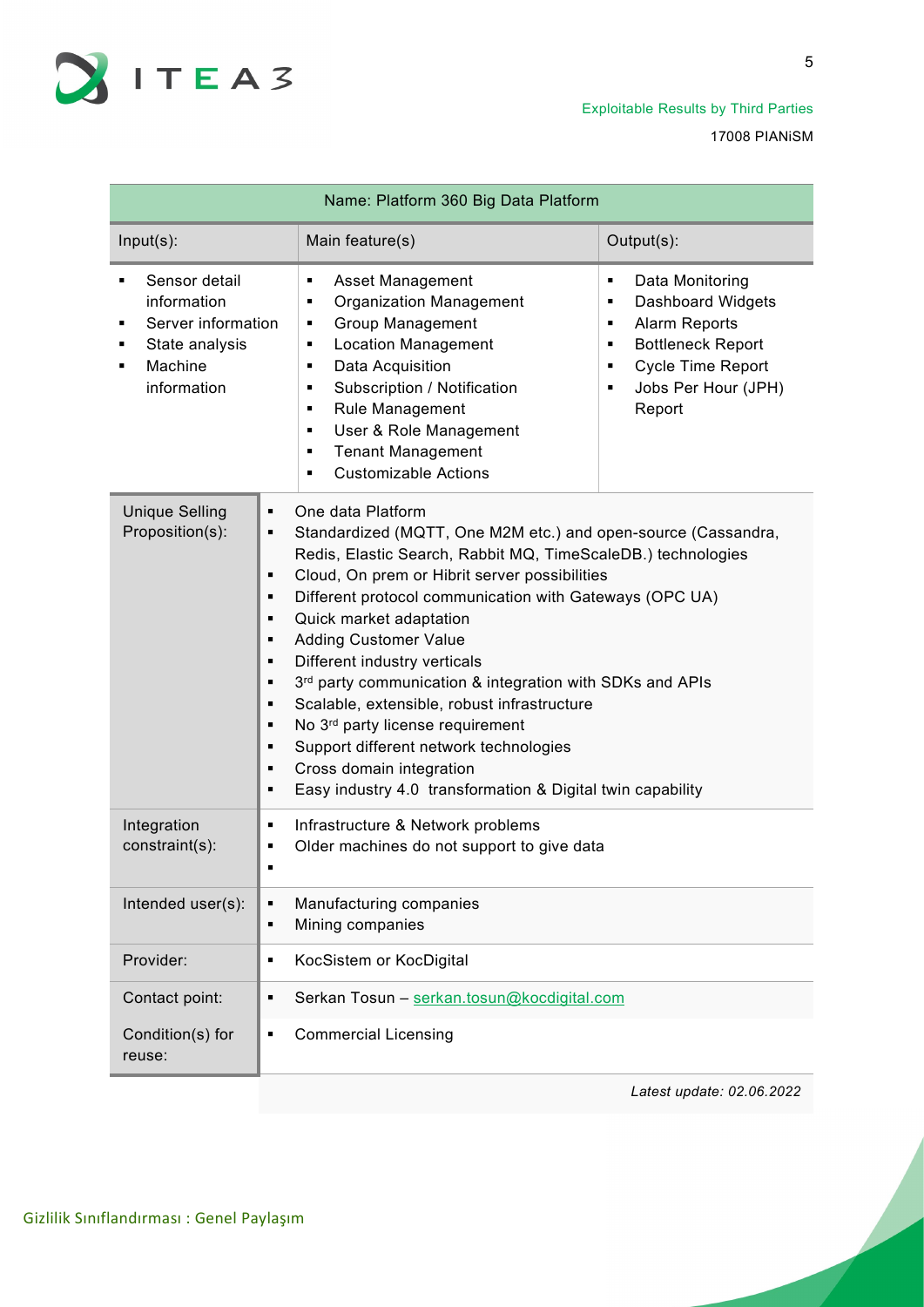

| Name: Platform 360 PdM module                                                                                                      |                                                                                                                                                                                                                                                                                                                 |  |
|------------------------------------------------------------------------------------------------------------------------------------|-----------------------------------------------------------------------------------------------------------------------------------------------------------------------------------------------------------------------------------------------------------------------------------------------------------------|--|
| $Input(s)$ :                                                                                                                       | Output(s):<br>Main feature(s)                                                                                                                                                                                                                                                                                   |  |
| Aggregated<br>٠<br>enough suitable<br>Data<br>Maintenance<br>Information<br><b>Error Information</b><br>٠<br><b>Field Know-how</b> | <b>PdM Reports</b><br>Data preparation<br>٠<br>$\blacksquare$<br><b>Prediction of Failures</b><br>Data Mining<br>٠<br>٠<br><b>Model Management</b><br>Maintenance Plan<br>٠<br>٠<br><b>Anomaly Detection</b><br>٠<br><b>Rule Engine</b><br>٠<br>Supports different AI models<br>٠<br>Simulation capability<br>٠ |  |
| <b>Unique Selling</b><br>Proposition(s):                                                                                           | <b>Improving MTTR</b><br>×,<br><b>Improving MTBF</b><br>٠<br>Maintenance Cost saving<br>٠<br>Longer machines usages<br>٠<br>Data driven perspective of the company<br>AI and ML technology usage Chance<br>٠                                                                                                    |  |
| Integration<br>constraint(s):                                                                                                      | Lack of enough suitable data<br>٠<br>Lack of enough failure data<br>٠<br>Lack field/domain know how<br>$\blacksquare$                                                                                                                                                                                           |  |
| Intended user(s):                                                                                                                  | Companies that have machines which need maintenance often<br>٠                                                                                                                                                                                                                                                  |  |
| Provider:                                                                                                                          | KocSistem or KocDigital<br>٠                                                                                                                                                                                                                                                                                    |  |
| Contact point:                                                                                                                     | Serkan Tosun - serkan.tosun@kocdigital.com<br>٠                                                                                                                                                                                                                                                                 |  |
| Condition(s) for<br>reuse:                                                                                                         | <b>Commercial Licensing</b><br>٠                                                                                                                                                                                                                                                                                |  |
|                                                                                                                                    | Latest update: 02.06.2022                                                                                                                                                                                                                                                                                       |  |

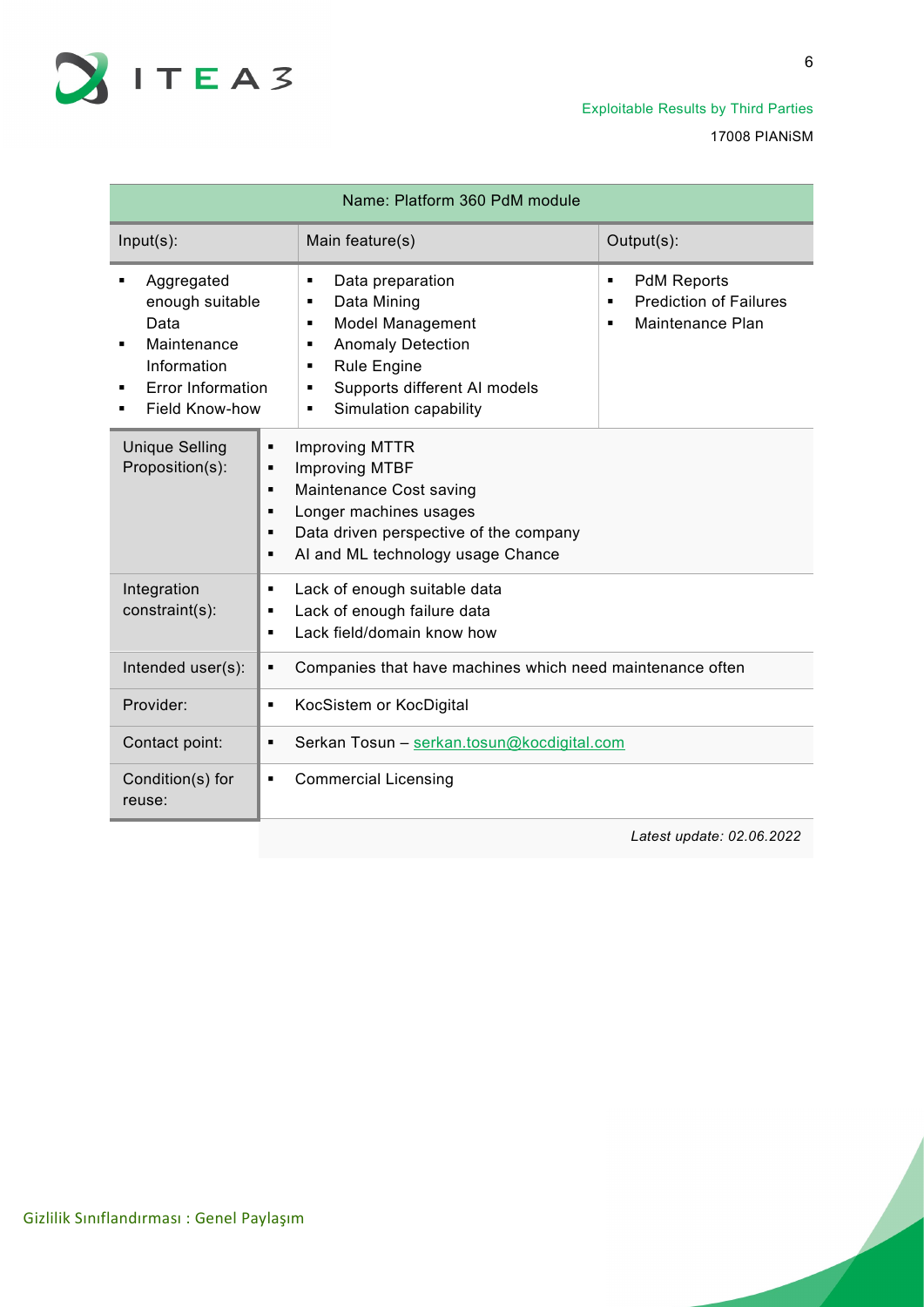

| Name: Platform 360 API's                                                              |                                                                                                                                                                                                                                                                                                                                                                             |                                                                               |  |
|---------------------------------------------------------------------------------------|-----------------------------------------------------------------------------------------------------------------------------------------------------------------------------------------------------------------------------------------------------------------------------------------------------------------------------------------------------------------------------|-------------------------------------------------------------------------------|--|
| $Input(s)$ :                                                                          | Main feature(s)                                                                                                                                                                                                                                                                                                                                                             | Output(s):                                                                    |  |
| Live sensor data<br><b>Historical data</b><br>Asset-telemetry<br>٠<br>name structures | Asset management<br>٠<br>Rule engine<br>٠<br>Configurable actions (e-mail etc.)<br>٠<br>Template model to connect to<br>٠<br>P360                                                                                                                                                                                                                                           | Telemetry reports<br>٠<br>Rule and action<br>reports<br>PdM model Output<br>٠ |  |
| <b>Unique Selling</b><br>Proposition(s):                                              | Quick implementation of model with a containerized and p360<br>$\blacksquare$<br>connected model template on Python<br>Custom configurations via Asset management API to manage different<br>$\blacksquare$<br>type of data formats and assets in the same platform<br>Rules and alerts via API's to take actions to an undesired situation in<br>$\blacksquare$<br>seconds |                                                                               |  |
| Integration<br>constraint(s):                                                         | Technical knowledge and documentation on Platform360<br>٠<br>ML OPS knowledge for uploading model image to Platform360's<br>٠<br>container registry service.                                                                                                                                                                                                                |                                                                               |  |
| Intended user(s):                                                                     | Companies that have machines which need maintenance often or<br>٠<br>companies that have remote assets to be managed.                                                                                                                                                                                                                                                       |                                                                               |  |
| Provider:                                                                             | KocSistem or KocDigital<br>٠                                                                                                                                                                                                                                                                                                                                                |                                                                               |  |
| Contact point:                                                                        | Serkan Tosun - serkan.tosun@kocdigital.com<br>٠                                                                                                                                                                                                                                                                                                                             |                                                                               |  |
| Condition(s) for<br>reuse:                                                            | <b>Commercial Licensing</b><br>٠                                                                                                                                                                                                                                                                                                                                            |                                                                               |  |

*Latest update: 02.06.2022*